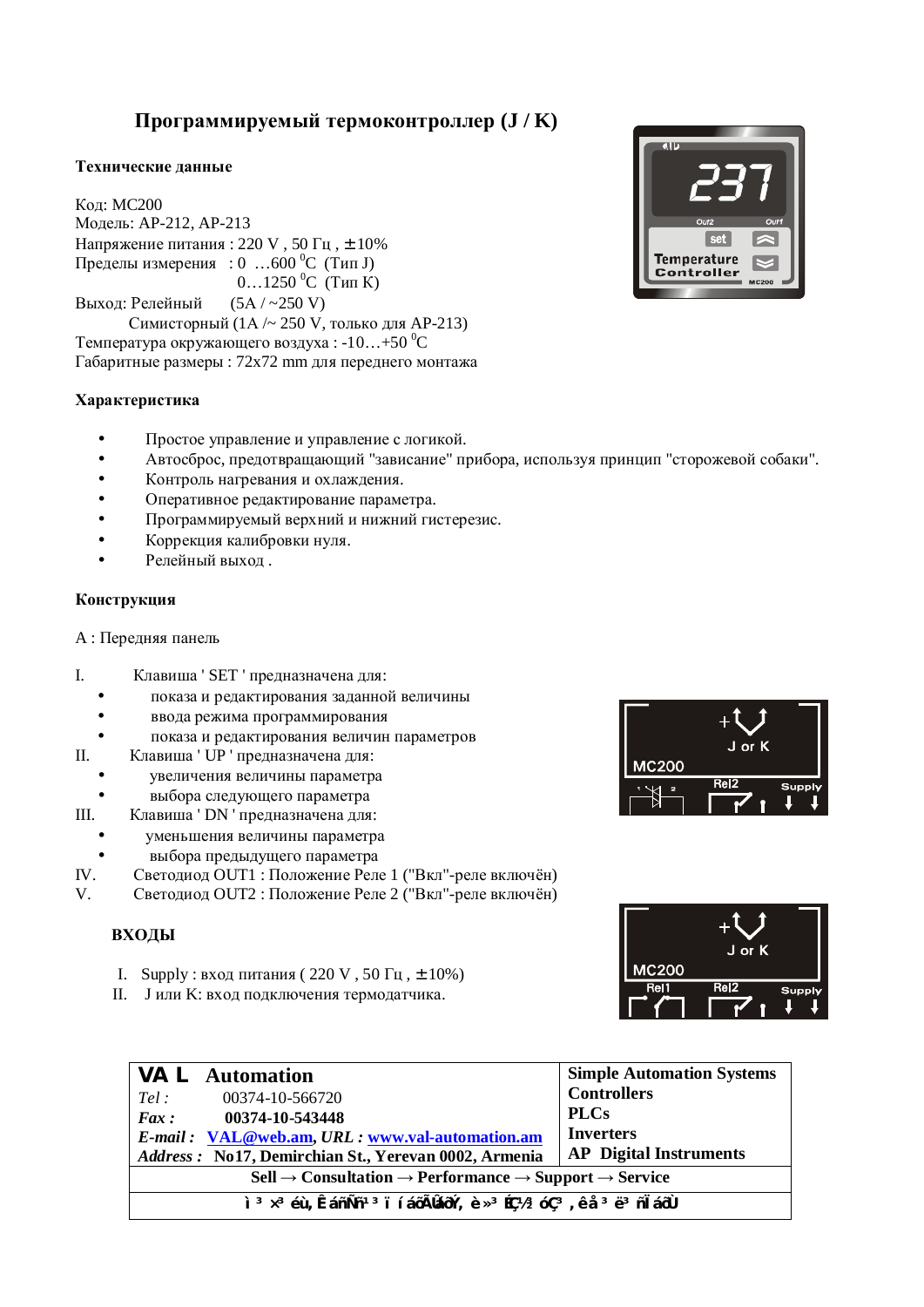#### **ВЫХОДЫ**



#### **Инструкция по эксплуатации**

- Это устройство работает в двух режимах:
	- Нормальный режим (показ температуры).
	- Режим программирования (показ параметров).

Соединить провода питания и термоэлемента, подать питание, в течение 4 секунд будут высвечиваться символы А.Р. и устройство начнёт работать в нормальном режиме. (Если датчик неправильно включён или неисправен, прибор будет отображать слово Eror ).

• Для осмотра и редактирования заранее установленной величины (S\_V) нажать клавишу 'SET', на экране появится (S V) в мигающем режиме. Используя клавиши UP и DN, можно редактировать величину.

• Для осмотра и редактирования параметров ("Per.", "hy\_uP", "hy\_dn") нажать и держать клавишу 'SET' пока один из вышеуказанных параметров не появится на экране. Отпустить клавишу 'SET'. Для осмотра величины параметров, нажать клавишу 'SET' вновь, а для  $\overline{1}$ релактирования величины использовать клавиши UP / DN.

• Для осмотра и редактирования всех параметров надо отключить питание устройства и держа нажатой клавишу 'SET', вновь включить устройство. Устройство начнёт работать в режиме программирования и на экране появится первый параметр. Отпустить клавишу 'SET'. Для осмотра величины параметров, нажать клавишу 'SET' вновь, а для редактирования величины использовать клавиши UP / DN.Или используя клавиши UP / DN, выбрать другой параметр и осмотреть или релактировать их величины. Для возврашения в нормальный режим нало отключить и вновь включить устройство. Если не трогать клавиши ,через некоторое время устройство возвращается в нормальный режим.

| <b>VAL</b> Automation                                                                                                                                         | <b>Simple Automation Systems</b> |  |
|---------------------------------------------------------------------------------------------------------------------------------------------------------------|----------------------------------|--|
| 00374-10-566720<br>Tel:                                                                                                                                       | <b>Controllers</b>               |  |
| $Fax: 00374-10-543448$                                                                                                                                        | <b>PLCs</b>                      |  |
| <i>E-mail:</i> VAL@web.am, URL: www.val-automation.am                                                                                                         | <b>Inverters</b>                 |  |
| Address: No17, Demirchian St., Yerevan 0002, Armenia                                                                                                          | <b>AP</b> Digital Instruments    |  |
| $\text{Cell} \rightarrow \text{Consultation} \rightarrow \text{Performance} \rightarrow \text{Support} \rightarrow \text{Service}$                            |                                  |  |
| ì <sup>3</sup> x <sup>3</sup> éù, ÊáñÑñ <sup>13</sup> ï í áōÃláōÝ, è x <sup>3</sup> Éǽ <sup>3</sup> óÇ <sup>3</sup> , ê å <sup>3</sup> ë <sup>3</sup> ñ l áōÙ |                                  |  |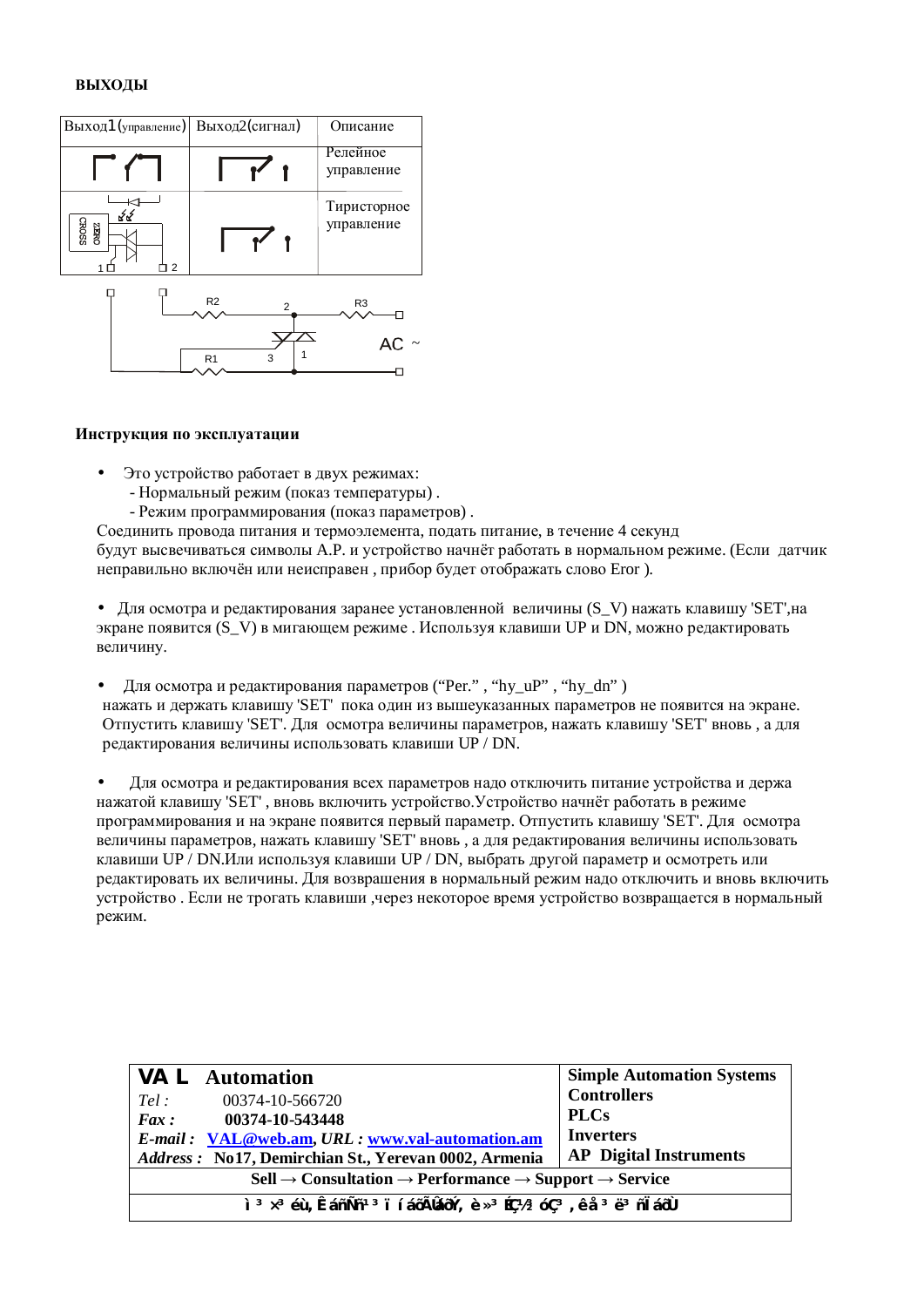

В таблице представлены существующие параметры и их величины.

| Hy.uP.     | $0.50$ °C               | Только при       |
|------------|-------------------------|------------------|
|            |                         | простом          |
|            |                         | управлении       |
| Hy.dn.     | $0.50^{\circ}$ C        | Только при       |
|            |                         | простом          |
|            |                         | управлении       |
| $Per.$ .   | $0.0100 \%$             | Только при       |
|            |                         | управлении с     |
|            |                         | логигой          |
| <b>OFS</b> | $0.50$ °C               | При всех случаях |
| L L        | $0.600^{\circ}$ С для J | При всех случаях |
|            | 01200°С для К           |                  |
| $U_L$      | $0.600^{\circ}$ С для J | При всех случаях |
|            | 01200°С для К           |                  |
| tc         | J-K                     | При всех случаях |
| Ctrl       | Авто-Норм               | Только при       |
|            |                         | управлении       |
|            |                         | нагревания       |
| $H_C$      | Нагревание-             | Только при       |
|            | охлаждение              | простом          |
|            |                         | управлении       |
| O.d.       | $0.0.300$ sec.          | Только при       |
|            |                         | управлении       |
|            |                         | охлаждения       |

Рис 1: Простое управление. Спортает на приема Рис 2 : Управление с логикой.



Описание параметров

Hy.uP. : верхний гистерезис Hy.dn :нижний гистерезис Рег.\_ :% энергии, удерживающей S\_V температуру OFS :калибровка нуля L L :S V не может быть установлен ниже этой величины. U\_L :S\_V не может быть установлен выше этой величины. Tc : Выбор термопары (J или K) Ctrl : тип управления (простое или управление с логикой) Н\_С :выбор управления нагревания или охлаждения. О. . : время задержки выходного реле.

|                                                                                                                                                               | <b>VAL</b> Automation                                  | <b>Simple Automation Systems</b> |
|---------------------------------------------------------------------------------------------------------------------------------------------------------------|--------------------------------------------------------|----------------------------------|
| Tel:                                                                                                                                                          | 00374-10-566720                                        | <b>Controllers</b>               |
| Fax:                                                                                                                                                          | 00374-10-543448                                        | <b>PLCs</b>                      |
|                                                                                                                                                               | <i>E-mail</i> : VAL@web.am, URL: www.val-automation.am | <b>Inverters</b>                 |
|                                                                                                                                                               | Address: No17, Demirchian St., Yerevan 0002, Armenia   | <b>AP</b> Digital Instruments    |
| $\text{Cell} \rightarrow \text{Consultation} \rightarrow \text{Performance} \rightarrow \text{Support} \rightarrow \text{Service}$                            |                                                        |                                  |
| ì <sup>3</sup> x <sup>3</sup> éù, ÊáñÑñ <sup>13</sup> ï í áōÃláōÝ, è x <sup>3</sup> Éǽ <sup>3</sup> óÇ <sup>3</sup> , ê å <sup>3</sup> ë <sup>3</sup> ñ l áōÙ |                                                        |                                  |